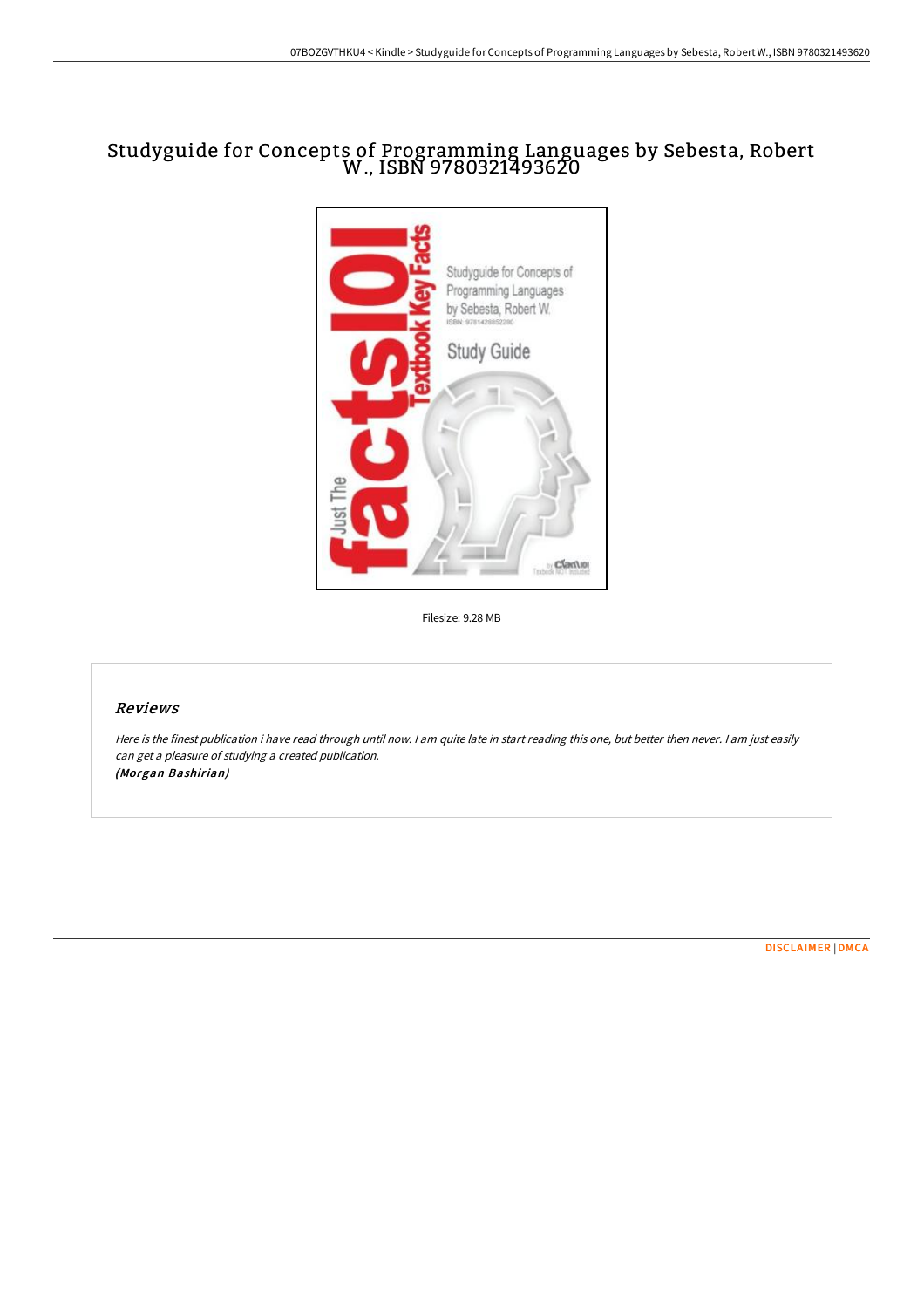## STUDYGUIDE FOR CONCEPTS OF PROGRAMMING LANGUAGES BY SEBESTA, ROBERT W., ISBN 9780321493620



To read Studyguide for Concepts of Programming Languages by Sebesta, Robert W., ISBN 9780321493620 PDF, remember to refer to the web link listed below and download the ebook or get access to other information which might be have conjunction with STUDYGUIDE FOR CONCEPTS OF PROGRAMMING LANGUAGES BY SEBESTA, ROBERT W., ISBN 9780321493620 book.

Cram101, 2010. PAP. Condition: New. New Book. Delivered from our UK warehouse in 4 to 14 business days. THIS BOOK IS PRINTED ON DEMAND. Established seller since 2000.

B Read Studyguide for Concepts of Programming Languages by Sebesta, Robert W., ISBN [9780321493620](http://www.bookdirs.com/studyguide-for-concepts-of-programming-languages.html) Online E Download PDF Studyguide for Concepts of Programming Languages by Sebesta, Robert W., ISBN [9780321493620](http://www.bookdirs.com/studyguide-for-concepts-of-programming-languages.html)